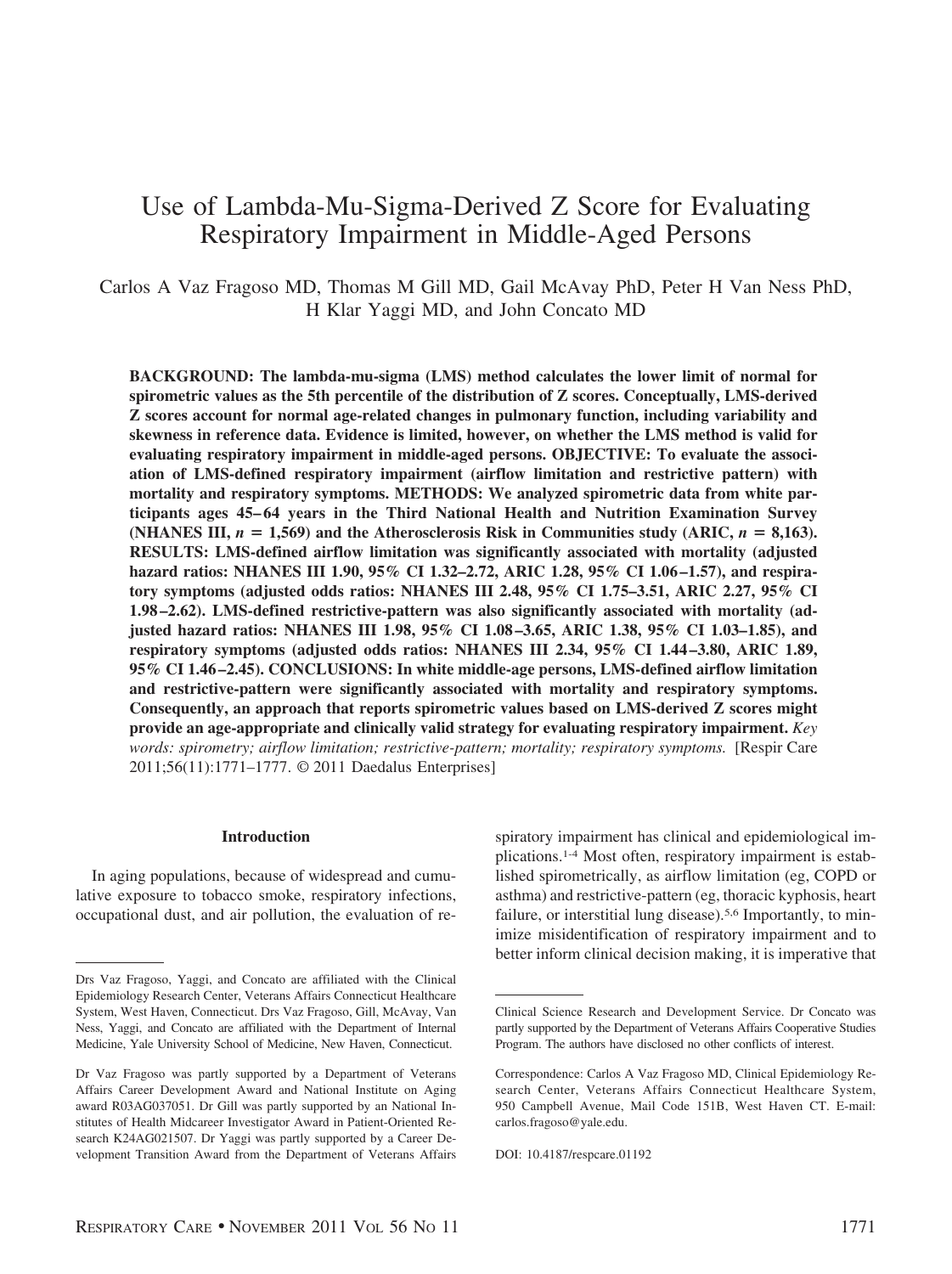spirometric diagnostic thresholds consider normal age-related changes in pulmonary function and health outcomes.<sup>6-14</sup>

Developmentally, after achieving peak pulmonary function at about 20 years of age, spirometry values progressively decrease with age, principally due to increasing rigidity of the chest wall and decreasing elastic recoil of the lung.7-10 In addition, between-subject differences in spirometric performance also increases progressively in adults, starting at about age 30 years.8,9 Accordingly, to account for normal age-related changes in pulmonary function, the lambda-mu-sigma (LMS) method has been proposed as a basis for establishing spirometric diagnostic thresholds.8,9 Specifically, the LMS method calculates the lower limit of normal as the 5th percentile of the distribution of Z scores (LMS  $LLN<sub>5</sub>$ ), analogous to current strategies for reporting bone mineral density testing.8,9,15 Conceptually, LMS-derived Z scores include: the median (mu), which represents how spirometry variables change based on predictor variables (age and height); the coefficient of variation (sigma), which models the spread of reference values and adjusts for non-uniform dispersion; and skewness (lambda), which models departure from normality.8,9 The LMS method substantially improves the calculation of spirometric Z scores, compared to previous calculations based on conventional multiple regression.<sup>11,12</sup> Multiple regression has potential limitations, because it uses inadequate methods for modeling the relationships between predictor variables and spirometric variables, including incorrectly assuming that reference values are distributed normally and have constant variability across an individual's lifespan.8,9

## SEE THE RELATED EDITORIAL ON PAGE 1861

Beyond the strong mathematical rationale, the LMS  $LLN<sub>5</sub>$  threshold may also have "clinical validity," namely a documented association with health outcomes, as a basis for establishing respiratory impairment.13,14 Specifically, with spirometric data from a large cohort of middle-age  $(40 - 64$  years) and older-age  $(65 - 80$  years) persons, prior work evaluated different Z score thresholds for the ratio of  $FEV<sub>1</sub>$  to FVC and found that the upper limit that was associated with significantly higher risk was the LMS  $LLN_5$ .<sup>13</sup> That study was based on a single cohort, however, and did not specifically evaluate the clinical validity of LMS-defined airflow limitation and restrictivepattern, relative to normal pulmonary function—a diagnostic process that requires consideration of both FVC and  $FEV<sub>1</sub>/FVC$  (see Methods section).<sup>6</sup> Thus, it remained to be seen whether the LMS method is appropriate for evaluating respiratory impairment in middle-age and older persons.

In the present study we analyzed LMS-derived Z scores for spirometry data from 2 large cohorts of communityliving middle-aged persons, to evaluate the association of respiratory impairment with mortality and respiratory symptoms. We also calculated the frequency of misidentification of respiratory impairment with the current spirometric criteria, relative to LMS-based assessment of respiratory impairment.

#### **Methods**

This study was approved by the institutional review boards of Veterans Affairs Connecticut Healthcare System and Yale University School of Medicine. The study was conducted at the Yale Claude D Pepper Older Americans Independence Center and the Clinical Epidemiology Research Center, Veterans Affairs Connecticut Healthcare System, West Haven, Connecticut.

## **Study Population**

We used de-identified, publically available data from the Third National Health and Nutrition Examination Survey (NHANES III) and Atherosclerosis Risk in Communities study (ARIC).16,17 We included only white, middleage (45– 64 years) participants, because LMS reference values are currently unavailable for non-whites and because of the age range of ARIC participants.8,9,17 We analyzed only data from participants who had completed at least 2 spirometry maneuvers acceptable by the American Thoracic Society/European Respiratory Society (ATS/ ERS) criteria, at initial baseline examination. Per current convention, we did not exclude participants based on spirometric reproducibility criteria.18 To focus on "irreversible" pathology, participants with self-reported asthma were excluded.

NHANES III was designed to provide national estimates of the health and nutritional status of the United States non-institutionalized population.16 The NHANES III sample, assembled in 1988 –1994 and followed through 2000, used a complex design to generate a nationally representative sample, with an age range of 8 – 80 years  $(n = 33,994)$ .<sup>16</sup> Based on eligibility criteria, our study sample from NHANES III included 1,569 participants. ARIC was a population-based, longitudinal study of middle-age persons, assembled in 1986 –1989 as a probability sample from 4 United States communities and followed through 1998, with an age range of  $45-64$  years  $(n = 15,732).$ <sup>17</sup> Based on eligibility criteria, our study sample from ARIC included 8,163 participants.

## **Spirometry**

In both study samples, participants underwent spirometry during their baseline examination, according to the contemporary ATS protocol,<sup>19</sup> with equipment that met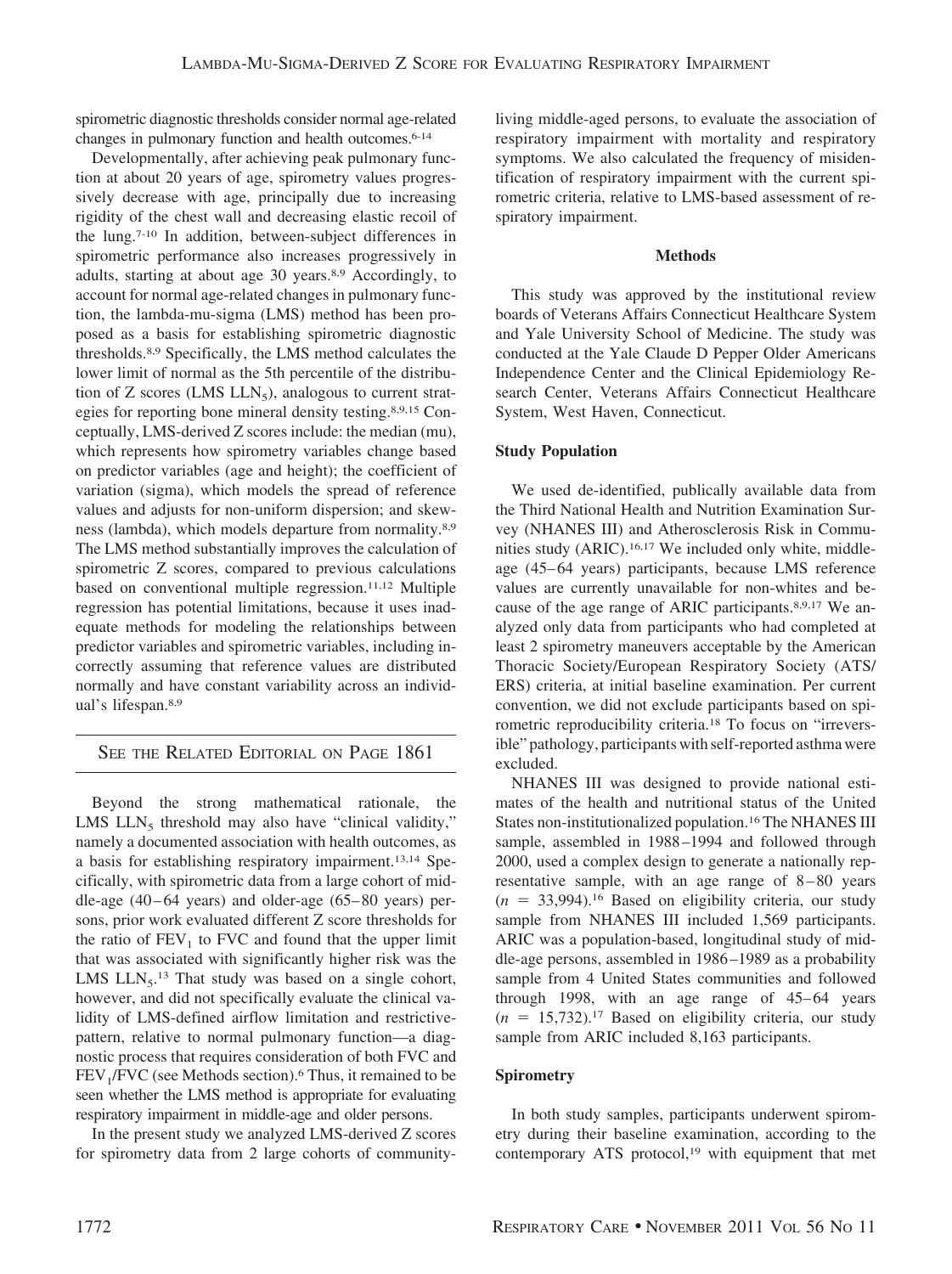ATS accuracy requirements (a dry rolling-seal spirometer in NHANES III, and a water-seal spirometer in ARIC).<sup>16,17</sup> With each subject,  $FEV<sub>1</sub>/FVC$  was calculated from the largest set of  $FEV<sub>1</sub>$  and FVC values from maneuvers that met the ATS acceptability criteria.18,19

In both study samples, based on measured values for each participant and as recommended, we calculated LMSderived Z scores for  $FEV<sub>1</sub>/FVC$  and  $FVC$  as:

[(measured/median predicted) $\lambda$ <sup>lambda</sup> - 1]/(lambda  $\times$  sigma)

A Z score of  $-1.64$  corresponded to the LMS  $LLN_5$ .<sup>8,9</sup> We used the LMS prediction equations to calculate values for the median, lambda, and skewness. We obtained cubic splines for age from tables at http://www.lungfunction- .org/growinglungs/software.html. Those tables are based on 4 pooled reference samples with age range 4 – 80 years.8 Using the LMS  $LLN_5$  as a diagnostic threshold, and per current convention, we classified participants as having normal pulmonary function if both  $FEV<sub>1</sub>/FVC$  and  $FVC$ were  $\geq$  LMS LLN<sub>5</sub>, airflow limitation if FEV<sub>1</sub>/FVC was  $\leq$  LMS LLN<sub>5</sub>, or restrictive-pattern if FEV<sub>1</sub>/FVC was  $\geq$  LMS LLN<sub>5</sub> and FVC was < LMS LLN<sub>5</sub>.<sup>5,6,8,11-13</sup>

We also classified each subject's respiratory status based on current Global Initiative for Obstructive Lung Disease (GOLD) and ATS/ERS spirometric criteria. GOLD advocates a fixed  $FEV_1/FVC$  of 0.70 and an FVC of 80% of predicted.5,20 The ATS/ERS recommend the 5th percentile of the distribution of reference values as the LLN cut-point for both  $FEV_1/FVC$  and  $FVC$  (ATS/ERS  $LLN_5$ ).<sup>6</sup> Based on those thresholds, GOLD defines normal pulmonary function as an FEV<sub>1</sub>/FVC  $\geq$  0.70 and an FVC  $\geq$  80% of predicted, airflow limitation as an  $FEV<sub>1</sub>/FVC < 0.70$ , and restrictive-pattern as an FEV<sub>1</sub>/FVC  $\geq$  0.70 and FVC  $\leq$  80% of predicted.5,20 We calculated percent of predicted as: [measured/predicted]  $\times$  100 with predicted values derived from published regression equations.5,21

ATS/ERS defines normal pulmonary function as both FEV<sub>1</sub>/FVC and FVC  $\geq$  ATS/ERS LLN<sub>5</sub>, airflow limitation as  $FEV_1/FVC < ATS/ERS$  LLN<sub>5</sub>, and restrictivepattern as  $FEV_1/FVC \geq ATS/ERS LLN_5$  and  $FVC < ATS/$ ERS  $LLN_5$ .<sup>6</sup> The ATS/ERS  $LLN_5$  threshold was derived from published regression equations.21

## **Clinical Variables**

We recorded baseline clinical characteristics, including age, sex, height, body mass index, self-reported chronic conditions, health status, and smoking history.16,17 Respiratory symptoms were also evaluated, including:

• Chronic cough or sputum production, defined by a yes response to either of the questions, "Do you usually cough on most days for 3 consecutive months or more during the year?" or "Do you bring up phlegm on most days for 3 consecutive months or more during the year?" (NHANES III and ARIC)

- Dyspnea on exertion, defined by a yes response to the question, "Are you troubled by shortness of breath when hurrying on the level or walking up a slight hill?" (NHANES III and ARICS)
- Wheezing, defined by a yes response to the question, "Have you had wheezing or whistling in your chest at any time in the past 12 months?" (NHANES III) or "Does your chest ever sound wheezy or whistling, apart from colds?" (ARIC).<sup>16,17</sup>

All-cause mortality was recorded in NHANES III, based on the National Death Index, with a median follow-up of 9.2 years (IQR 7.5-10.5 y).<sup>22</sup> ARIC recorded all-cause mortality based on annual telephone calls, hospital surveillance, vital statistics databases, and the National Death Index, with median follow-up of 11.0 years (IQR 10.9-11.1).<sup>17</sup>

## **Statistical Analysis**

Baseline characteristics of each study sample were first summarized as mean  $\pm$  SD or as counts and percentages. We analyzed the association between LMS-defined respiratory impairment and death with Cox regression models, adjusted for baseline clinical characteristics, including age, height, sex, ethnicity, smoking history, body mass index, number of chronic conditions, and health status. LMSdefined airflow limitation and restrictive-pattern were treated as nominal categories, and the reference group was participants with normal pulmonary function. With each Cox regression model, goodness-of-fit was assessed with model-fitting procedures and analysis of residuals. We tested the proportional hazards assumption with interaction terms for the time-to-event outcome and each variable in the multivariable model; the terms were retained if  $P < .05$  after adjusting for the multiplicity of comparisons. We tested higher-order effects for the continuous covariates and included them in the final model if they met the forward selection criterion of  $P < .20$ .<sup>23</sup> Similarly, we evaluated the association between LMS-defined respiratory impairment and the presence of respiratory symptoms by calculating odds ratios with logistic regression models.

We also calculated the prevalence of respiratory impairment according to the GOLD, ATS/ERS, and LMS criteria, as well as determined the frequency of misidentified respiratory impairment (false positive and false negative) with the GOLD and ATS/ERS criteria, relative to the LMSbased assessment.

We used statistics software (SUDAAN 10, RTI International, Research Triangle Park, North Carolina, and SAS 9.2, SAS Institute, Cary, North Carolina) for all the analyses. A 2-sided  $P < .05$  was considered statistically significant.<sup>24,25</sup>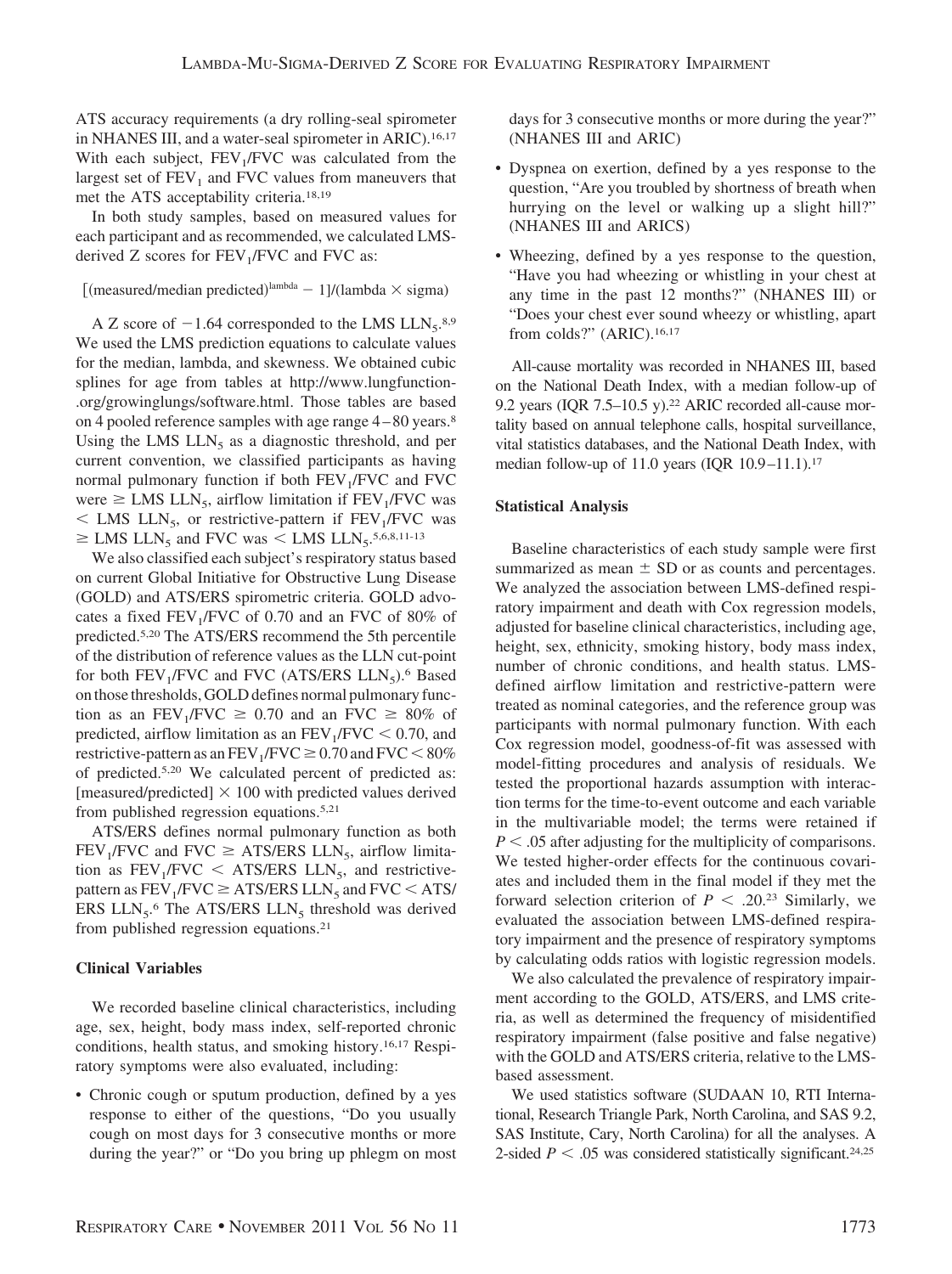Table 1. Baseline Characteristics and Mortality

|                                                    | <b>NHANES III</b><br>$(n = 1,569)$ | <b>ARIC</b><br>$(n = 8,163)$ |
|----------------------------------------------------|------------------------------------|------------------------------|
| Age (mean $\pm$ SD y)                              | $54.7 \pm 5.8$                     | $54.1 \pm 5.7$               |
| Female, no. $(\%)$                                 | 813 (51.8)                         | 4,376 (53.6)                 |
| Body mass index (mean $\pm$ SD kg/m <sup>2</sup> ) | $27.7 \pm 5.4$                     | $27.0 \pm 4.8$               |
| Smoking status, no. $(\%)$                         |                                    |                              |
| Never                                              | 603 (38.4)                         | 3,077 (37.7)                 |
| Former                                             | 552 (35.2)                         | 2,934(36.0)                  |
| Current                                            | 414 (26.4)                         | 2,143(26.3)                  |
| Chronic conditions (mean $\pm$ SD)*                | $0.6 \pm 0.8$                      | $0.6 \pm 0.7$                |
| Self-reported COPD, no. $(\% )\dagger$             | 131 (8.4)                          | 756 (9.3)                    |
| Fair-to-poor health status, no. $(\%)$             | 254 (16.2)                         | 929 (11.4)                   |
| <b>Outcomes</b>                                    |                                    |                              |
| Respiratory symptoms, no. $(\%)\ddagger$           | 627 (40.0)                         | 3,102 (39.6)                 |
| Deaths, no. $(\%)\$                                | 132(8.4)                           | 677(8.3)                     |
| Mortality rate (per 1,000 person-years)            | 9.4                                | 7.8                          |

\* Self-reported, physician-diagnosed.

‡ Included chronic cough or sputum production, dyspnea on exertion, or wheezing (see methods section). Missing data: NHANES III 1 patient  $(< 1\%)$ , ARIC 325 patients (4.0%).

§ Vital status data were available from all participants.

NHANES III = Third National Health and Nutrition Examination Survey

 $ARIC =$  Atherosclerosis Risk in Communities study

#### **Results**

Table 1 describes the participants. Overall, the NHANES II and ARIC samples were similar in age, female representation, body mass index, smoking status, frequency of chronic conditions, self-reported COPD, and respiratory symptoms. However, the NHANES III participants had a greater proportion of self-reported fair-topoor health status ("reduced health") and a higher mortality rate.

Table 2 shows the hazard ratios for all-cause mortality. Airflow limitation had an adjusted hazard ratio for mortality of 1.90 (95% CI 1.32–2.72) and 1.28 (95% CI 1.06 – 1.57) in the NHANES III and ARIC groups, respectively. Restrictive-pattern had an adjusted hazard ratio for mortality of 1.98 (95% CI 1.08 –3.65) and 1.38 (95% CI 1.03– 1.85) in the NHANES III and ARIC groups, respectively.

Table 3 shows the odds ratios for respiratory symptoms. Airflow limitation had an adjusted odds ratio for respiratory symptoms of 2.48 (95% CI 1.75–3.51) and 2.27 (95% CI 1.98 –2.62) in the NHANES III and ARIC groups, respectively. Restrictive-pattern had an adjusted odds ratio for respiratory symptoms of 2.34 (95% CI 1.44 –3.80) and 1.89 (95% CI 1.46 –2.45) in the NHANES III and ARIC groups, respectively.

Table 4 shows the prevalence of respiratory impairment. For airflow limitation, GOLD yielded the highest frequencies (NHANES III 22.2%, ARIC 21.6%), ATS/ERS yielded the second highest frequencies (NHANES III 17.3%,

ARIC 15.8%), and LMS yielded the lowest frequencies (NHANES III 15.7%, ARIC 14.3%). For restrictive-pattern, ATS/ERS yielded the highest frequencies (NHANES III 10.8%, ARIC 5.7%), GOLD yielded the second highest frequencies (NHANES III 9.5%, ARIC 4.9%), and LMS yielded the lowest frequencies (NHANES III 7.2%, ARIC 3.9%).

Table 5 shows the percentages of misidentified respiratory impairment. GOLD substantially misidentified normal pulmonary function as respiratory impairment (false positives), with frequencies of 27.9% and 33.6% for airflow limitation, and frequencies of 29.2% and 27.6% for restrictive-pattern, in the NHANES III and ARIC groups, respectively. ATS/ERS also misidentified normal pulmonary function as respiratory impairment, but predominantly for restrictive-pattern, with frequencies of 34.7% and 31.4%, and uncommonly for airflow limitation, with frequencies of 9.0% and 9.5%, in NHANES III and ARIC, respectively. Otherwise, GOLD and ATS/ERS infrequently misidentified respiratory impairment as normal (false negatives), with a frequency range of 0.4 –2.6% for airflow limitation and a frequency range of 1.6 –10.8% for restrictive-pattern.

## **Discussion**

LMS-defined airflow limitation and restrictive-pattern were associated with a significantly higher risk of death and likelihood of having respiratory symptoms. Moreover, relative to LMS, we also found that the current GOLD and ATS/ERS spirometric criteria may misidentify normal pulmonary function as airflow limitation or restrictive-pattern. These results support the use of LMS-derived Z scores for evaluating spirometry data in middle-aged persons.

Evaluating respiratory impairment based on the LMS method has a strong mathematical and clinical rationale.8,9,13-15 LMS-derived Z scores account for age-related changes in pulmonary function, including variability and skewness in reference data.8,9 We found that LMSderived Z score thresholds for spirometric variables were also associated with important health outcomes. All-cause mortality is an objective and definitive outcome that is resistant to miscoding and was the primary end point in landmark studies of oxygen therapy.26 In addition, respiratory symptoms are the most distressing feature of respiratory disease and can lead to disability and increased healthcare utilization.26,27 Although lacking specificity, the use of respiratory symptoms as a basis for establishing validation recognizes their importance in clinical decisions, as evident in practice guidelines from GOLD, ATS/ERS, and the American College of Physicians.5,28,29

Our results also quantify how often the currently accepted spirometric criteria may misidentify respiratory impairment in middle-aged persons (see Table 5). For exam-

<sup>†</sup> Based on self-reported, physician-diagnosed chronic bronchitis or emphysema.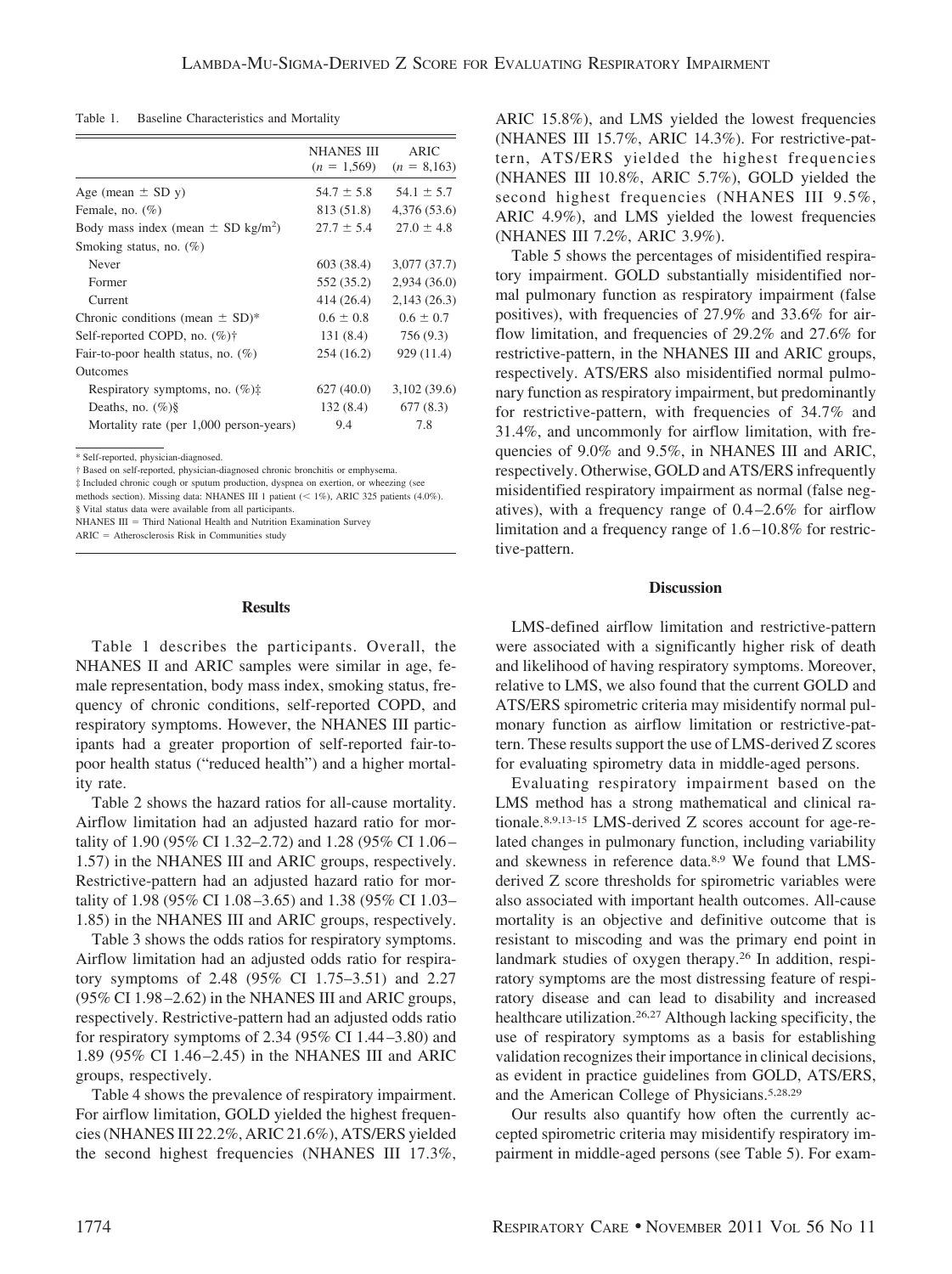| Hazard Ratios for All-Cause Mortality<br>Table 2. |  |  |
|---------------------------------------------------|--|--|
|---------------------------------------------------|--|--|

| Lambda-Mu-Sigma-Defined Spirometry Category* | Participants | Deaths Among Participants | Hazard Ratio for All-Cause Mortality<br>$(95\% \text{ CI})\dagger$ |                     |
|----------------------------------------------|--------------|---------------------------|--------------------------------------------------------------------|---------------------|
|                                              | no. $(\%)$   | no. $(\%)$                | Unadjusted                                                         | Adjusted            |
| NHANES III $(n = 1.548)$ ‡                   |              |                           |                                                                    |                     |
| Normal pulmonary function                    | 1,194(77.1)  | 75(6.3)                   | 1.00                                                               | 1.00                |
| Airflow limitation                           | 243 (15.7)   | 38(15.6)                  | $2.63(1.90-3.63)$                                                  | $1.90(1.32 - 2.72)$ |
| Restrictive-pattern                          | 111(7.2)     | 16(14.4)                  | $2.61(1.51 - 4.50)$                                                | $1.98(1.08-3.65)$   |
| ARIC $(n = 7.972)\$                          |              |                           |                                                                    |                     |
| Normal pulmonary function                    | 6,516(81.7)  | 465(7.1)                  | 1.00                                                               |                     |
| Airflow limitation                           | 1,142(14.3)  | 138(12.1)                 | $1.63(1.35-1.97)$                                                  | $1.28(1.06-1.57)$   |
| Restrictive-pattern                          | 314(3.9)     | 54 (17.2)                 | $2.32(1.75-3.08)$                                                  | $1.38(1.03-1.85)$   |

\* Normal pulmonary function was defined with FVC and FEV<sub>1</sub>/FVC, both  $\geq$  the lambda-mu-sigma-defined lower limit of normal of the 5th percentile of the distribution of Z scores (LMS-LLN<sub>5</sub>). Airflow limitation was defined as  $FEV_1/FVC < LMS-LLN_5$ . Restrictive-pattern was defined as  $FEV_1/FVC \geq LMS-LLN_5$  and  $FVC < LMS-LLN_5$ .

† Hazard ratio values were calculated with Cox regression models, adjusted for multiple potential confounders (see methods section).

‡ The Third National Health and Nutrition Examination Survey (NHANES III) had data missing on 21 patients (1.3%), excluded because of missing data on covariates.

§ The Atherosclerosis Risk in Communities study had data missing on 191 patients (2.3%), excluded because of missing data on covariates.

#### Table 3. Odds Ratios for Respiratory Symptoms

| Lambda-Mu-Sigma-Defined Spirometry Category* | Participants<br>no. $(\%)$ | Participants With<br>Respiratory Symptoms | Odds Ratio for Respiratory Symptoms<br>$(95\% \text{ CI})\dagger$ |                     |
|----------------------------------------------|----------------------------|-------------------------------------------|-------------------------------------------------------------------|---------------------|
|                                              |                            | no. $(\%)$                                | Unadjusted                                                        | Adjusted            |
| NHANES III $(n = 1.547)$ ‡                   |                            |                                           |                                                                   |                     |
| Normal pulmonary function                    | 1,193(77.1)                | 404 (33.9)                                | 1.00                                                              | 1.00                |
| Airflow limitation                           | 243 (15.7)                 | 147(60.5)                                 | $2.99(2.16-4.13)$                                                 | $2.48(1.75-3.51)$   |
| Restrictive-pattern                          | 141(9.6)                   | 84 (59.6)                                 | $3.33(2.10-5.30)$                                                 | $2.34(1.44 - 3.80)$ |
| ARIC $(n = 7,658)\$                          |                            |                                           |                                                                   |                     |
| Normal pulmonary function                    | 6,253(81.6)                | 2,213(35.4)                               | 1.00                                                              |                     |
| Airflow limitation                           | 1,113(14.5)                | 622(55.9)                                 | $2.31(2.03-2.63)$                                                 | $2.27(1.98-2.62)$   |
| Restrictive-pattern                          | 292(3.8)                   | 175(59.9)                                 | $2.73(2.15-3.47)$                                                 | $1.89(1.46-2.45)$   |

\* Normal pulmonary function was defined with FVC and FEV<sub>1</sub>/FVC, both  $\geq$  the lambda-mu-sigma-defined lower limit of normal of the 5th percentile of the distribution of Z scores (LMS-LLN5). Airflow limitation was defined as  $FEV_1/FVC < LMS-LLN_5$ . Restrictive-pattern was defined as  $FEV_1/FVC \geq LMS-LLN_5$  and  $FVC < LMS-LLN_5$ .

† Odds ratio values were calculated using logistic regression models, adjusted for multiple potential confounders (see methods section).

‡ The Third National Health and Nutrition Examination Survey (NHANES III) had data missing on 21 patients (1.3%), excluded because of missing data on covariates.

§ The Atherosclerosis Risk in Communities Study had data missing on 180 patients (2.2%), excluded because of missing data on covariates.

ple, based on LMS-based assessment, the GOLD criteria frequently misidentified normal pulmonary function as airflow limitation or restrictive-pattern. Although they yielded assessments of airflow limitation that were similar to LMS, the ATS/ERS criteria nonetheless frequently misidentified normal pulmonary function as restrictive-pattern.

The misidentification of respiratory impairment by current spirometric criteria may reflect age-related methodological limitations.<sup>6-14</sup> Specifically, the GOLD thresholds for  $FEV<sub>1</sub>/$ FVC (0.70) and FVC (80% of predicted) have methodological weaknesses in adults, for at least 2 reasons. First, because normal aging is associated with increased chest-wall rigidity and loss of elastic recoil of the lung, normal aging often leads to an  $FEV<sub>1</sub>/FVC < 0.70$ , starting at about 40–50 years of age.6-14 Second, spirometric performance shows increasing variability starting at about 30 years of age, which moves the 80%-of-predicted cut-point for FVC away from the LLN.6-14 The ATS/ERS  $LLN_5$  threshold for  $FEV_1/FVC$  and  $FVC$  is also potentially flawed, principally because it does not adequately account for the age-related increased variability and skewness in spirometric reference data.8,9,13 This means that the ATS/ERS LLN is based only on the distribution of reference values, whereas the LMS LLN is based on a Z score that additionally accounts for variability in spirometric performance and skewness of reference data.8,9 Importantly, as shown in prior work,8,9,13 these age-related methodological limitations become progressively worse with advancing age and, hence, should be the focus of future work on the spirometric definition of respiratory impairment in people  $\geq 65$  years old.

Whether the potential misidentification of respiratory impairment with the GOLD and ATS/ERS criteria, relative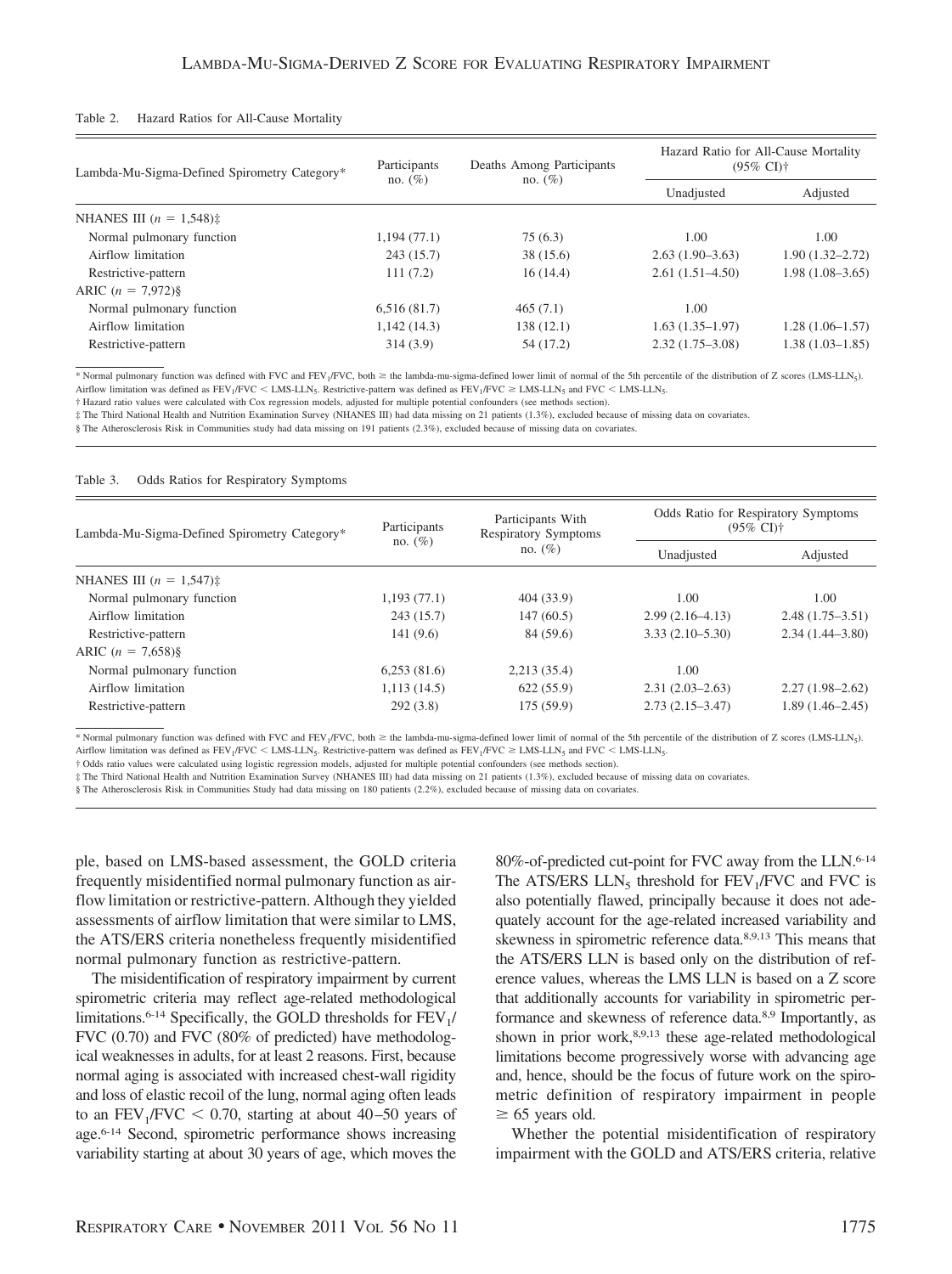| Table 4. |  |  |  | Prevalence of Respiratory Impairment |
|----------|--|--|--|--------------------------------------|
|----------|--|--|--|--------------------------------------|

|                  | Airflow Limitation, no. $(\%)$     |                       | Restrictive-Pattern, no. $(\%)$    |                       |
|------------------|------------------------------------|-----------------------|------------------------------------|-----------------------|
|                  | <b>NHANES III</b><br>$(n = 1.548)$ | ARIC<br>$(n = 7.972)$ | <b>NHANES III</b><br>$(n = 1.548)$ | ARIC<br>$(n = 7.972)$ |
| $GOLD*$          | 344(22.2)                          | 1,723(21.6)           | 147(9.5)                           | 387 (4.9)             |
| ATS/ERS†         | 268(17.3)                          | 1,256(15.8)           | 167(10.8)                          | 452(5.7)              |
| Lambda-mu-sigma‡ | 243(15.7)                          | 1,142(14.3)           | 111(7.2)                           | 314(3.9)              |

\* Based on a fixed ratio threshold, the Global Initiative for Obstructive Lung Disease (GOLD) defines airflow limitation as  $FEV_1/FVC < 0.70$ , and restrictive-pattern as  $FEV_1/FVC \ge 0.70$  and  $FVC < 80\%$  of predicted.

† The American Thoracic Society/European Respiratory Society defines airflow limitation as FEV<sub>1</sub>/FVC less than the 5th percentile of the distribution of reference values (ATS/ERS LLN<sub>5</sub>), and restrictive-pattern as  $FEV_1/FVC \geq ATS/ERS$  LLN<sub>5</sub> and  $FVC < ATS/ERS$  LLN<sub>5</sub>.

 $\ddagger$  The lambda-mu-sigma system defines airflow limitation as FEV<sub>1</sub>/FVC less than the 5th percentile of the distribution of Z scores (LMS-LLN<sub>5</sub>), and restrictive-pattern as FEV<sub>1</sub>/FVC ≥ LMS-LLN<sub>5</sub> and  $FVC < LMS-LLN<sub>5</sub>$ .

| Table 5. Misidentified Respiratory Impairment by GOLD and ATS/ERS Criteria, Relative to Lambda-Mu-Sigma Criteria |  |  |  |
|------------------------------------------------------------------------------------------------------------------|--|--|--|
|                                                                                                                  |  |  |  |

|         | False Positive Airflow Limitation, no. $(\%)^*$ |                                                       |                   | False Positive Restrictive-Pattern, no. (%)†    |
|---------|-------------------------------------------------|-------------------------------------------------------|-------------------|-------------------------------------------------|
|         | NHANES III                                      | ARIC                                                  | NHANES III        | ARIC                                            |
| GOLD    | 96/344 (27.9)                                   | 579/1,723 (33.6)                                      | 43/147 (29.2)     | 107/387 (27.6)                                  |
| ATS/ERS | 24/268(9.0)                                     | 119/1,256(9.5)                                        | 58/167 (34.7)     | 142/452 (31.4)                                  |
|         |                                                 | False Negative Airflow Limitation, no. $(\%)\ddagger$ |                   | False Negative Restrictive-Pattern, no. $(\%)\$ |
|         | NHANES III                                      | ARIC                                                  | <b>NHANES III</b> | ARIC                                            |
| GOLD    | 2/243(0.8)                                      | 10/1, 142(0.9)                                        | 7/111(6.3)        | 5/314(1.6)                                      |
| ATS/ERS | 1/243(0.4)                                      | 30/1,142(2.6)                                         | 2/111(1.8)        | 34/314 (10.8)                                   |

\* Had airflow limitation by Global Initiative for Obstructive Lung Disease (GOLD) or American Thoracic Society/European Respiratory Society (ATS/ERS) criteria (denominator), but not by lambda-mu-sigma (numerator) criteria.

† Had restrictive-pattern by GOLD or ATS/ERS (denominator) criteria, but not by lambda-mu-sigma (numerator) criteria.

‡ Did not have airflow limitation by GOLD or ATS/ERS (numerator) criteria, but had airflow limitation by lambda-mu-sigma (denominator) criteria.

§ Did not have restrictive-pattern by GOLD or ATS/ERS (numerator) criteria, but had restrictive-pattern by lambda-mu-sigma (denominator) criteria.

to LMS-based assessment, is clinically relevant in middleaged persons cannot be established by the present study. In particular, airflow limitation has no definitive "standard" against which comparisons can be made, and restrictive-pattern requires confirmation of reduced total lung capacity via body plethysmography or helium dilution.<sup>6,30,31</sup> Consequently, future work should further evaluate the health outcomes of participants who had misidentified respiratory impairment with the GOLD and ATS/ERS criteria. This may require an analytical plan that avoids a spirometry-defined reference group for subsequent comparisons, pooling of several large cohorts to achieve an adequate power for analysis, and a larger array of health outcomes, including respiratory medication use and hospitalization. In addition, future work should evaluate whether LMS-defined restrictive-pattern more accurately predicts a reduced total lung capacity, relative to GOLD and ATS/ERS.

## **Limitations**

First, the magnitude of the associations between respiratory impairment and mortality were not identical across the study samples, although the results were generally consistent and the differences could be due to sampling issues (eg, ARIC had a lower frequency of fair-to-poor health status and a lower mortality rate). Of note, greater consistency was found in the magnitude of associations between respiratory impairment and respiratory symptoms across the study samples.

Second, spirometry in NHANES III and ARIC was not specifically obtained after bronchodilator. Post-bronchodilator values may have had a minimal effect on our results, however, because study participants had high rates of smoking (conferring less reversible airway pathology) and because those who had self-reported asthma were excluded from the analytical sample.

Third, we studied only white middle-aged persons, and racial and age-group related differences can exist in pulmonary function.8,9,32 Although this does not impair the validity of our study, it does affect the generalizability.

Fourth, our study samples were assembled in the late 1980s and early 1990s and followed through 1988 –2000, which raises the issue of the "timeliness" of the data, despite the likelihood of pulmonary physiology remaining stable over time. In view of these limitations, future work